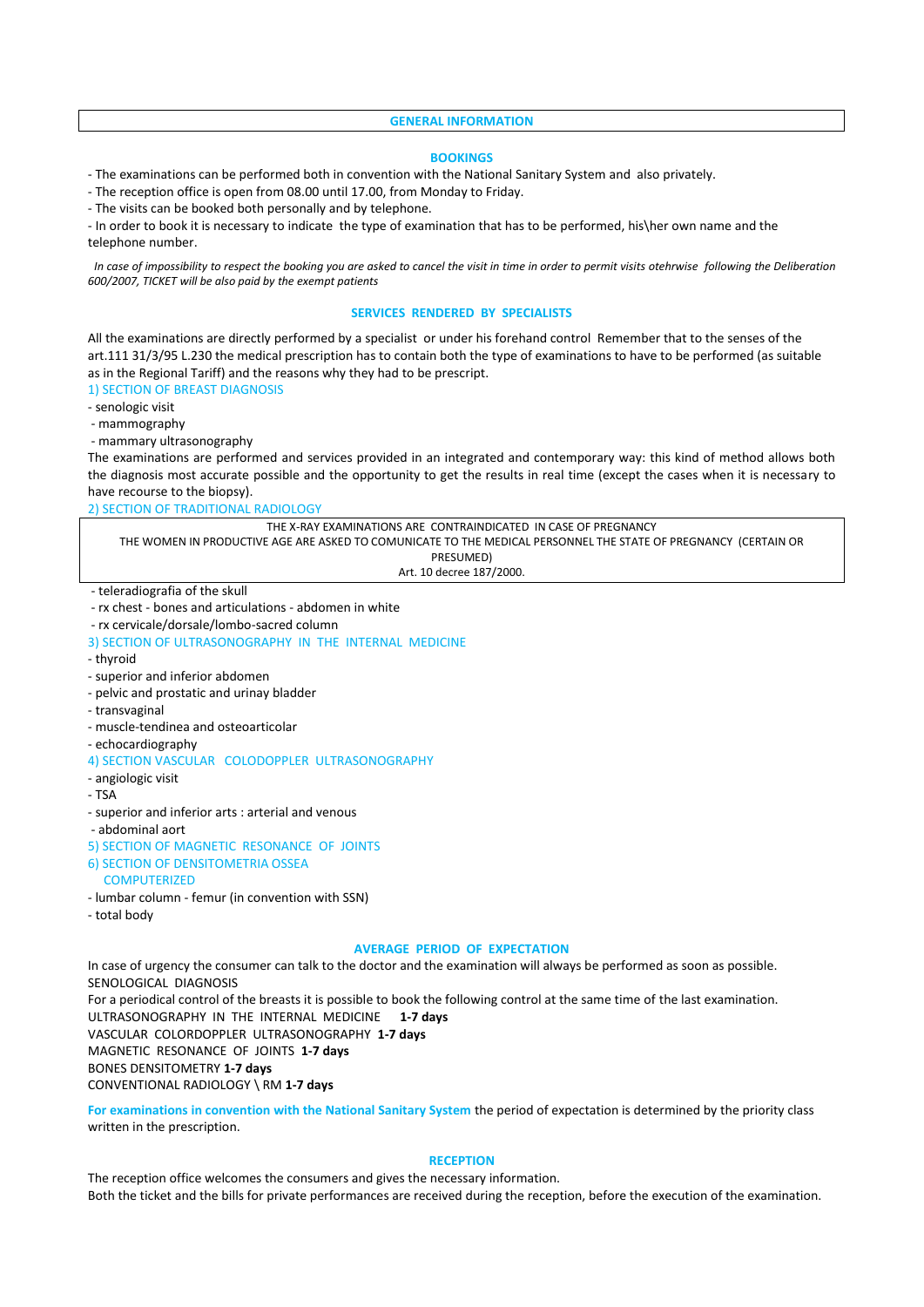The payment can be by cash or by banking check or by bancomat.

The required registration data, necessary to create an identification briefcase for the administrative purposes and for possible following communications, are protected according to the current laws on the protection of the persons and other subjects in comparison to the treatment of the personal data.

It is necessary to bring all the possible previous examinations even if performed in an other center.

It is convenient to arrive at least ten minutes before the examination to fulfil all the reception requirements.

During the reception it is necessary to bring :

1. the binding (if the examination must be performed in convention),

2. the sanitary book (make sure of its validity to avoid to have to pay the full tariff of the performance)

3. the fiscal code

4. all the possible preceding examinations even if performed in other structures

After the administrative formalities, a number will be assigned to the consumer for the non nominative called to the senses of the law on privacy.

## **DELIVERED REPORTS**

The reports of the conventional radiology examinations and of magnetic resonance are delivered after 3 days, urgencies excepted. The reports of all the other examinations are delivered at the end of the examination, particular cases excepted.

If the report will be withdrawn by an appointee it is necessary that they have a written authorisation (it is available a special form for it at the reception office).

*Allowed to Norm Of the Deliberation 600/2007 the non retired reports after 30 days from the execution the performance has to be paid also by the exempt patients by the full tariff.*

## **CLAIMS**

Claims, observations and suggestions must be communicated at the reception office in order to improve the service; the structure will analyse every communication as soon as possible.

# MEDICAL MACHINES USED BY THE STRUCTURE

The conventional radiologic examinations and mammography are dispatched by the Digital Technique (KODAK-CARE ELITE DRYVIEW 6800) so that to get good quality radiographies with very low radiations doses. The quality controls have periodically been being dispatched for the technicians of radiology of the structure and every year by the qualified expert.

# **SECTION OF BREAST DIAGNOSIS:**

mammography machine GENERAL ELECTRIC PRISTINA

# SECTION OF CONVENTIONAL RADIOLOGY:

Cefalostato SIEMENS for teleradiografie of the skull. Generating to ray-X to tall frequency, to microprocessors for digital technique. Teleradiography of great format for examinations of the chest and the column for scoliosi.

## SECTION ULTRASONOGRAPHY AND COLORDOPPLER VASCOLARE:

digital ultrasound machine ESAOTE TECHNOS MY LAB 90 digital ultrasound machine ESAOTE TECHNOS MY LAB C digital ultrasound machine HITACHI AVIUS

#### **SECTION OF BONES DENSITOMETRY:**

computerized densitometer HOLOGIC DELPHI QDR SERIES with I.V.A. (Instant Vertebral Assessment).

SECTION OF MAGNETIC RESONANCE: ESAOTE TMR O-SCAN

# RADIOLOGIA CLINICA srl

**35123 Padova - Via Cadorna, 19**

**tel. and fax 049/8801340**

**THE SERVICES CARD** REV 11 Of 05/04/2022